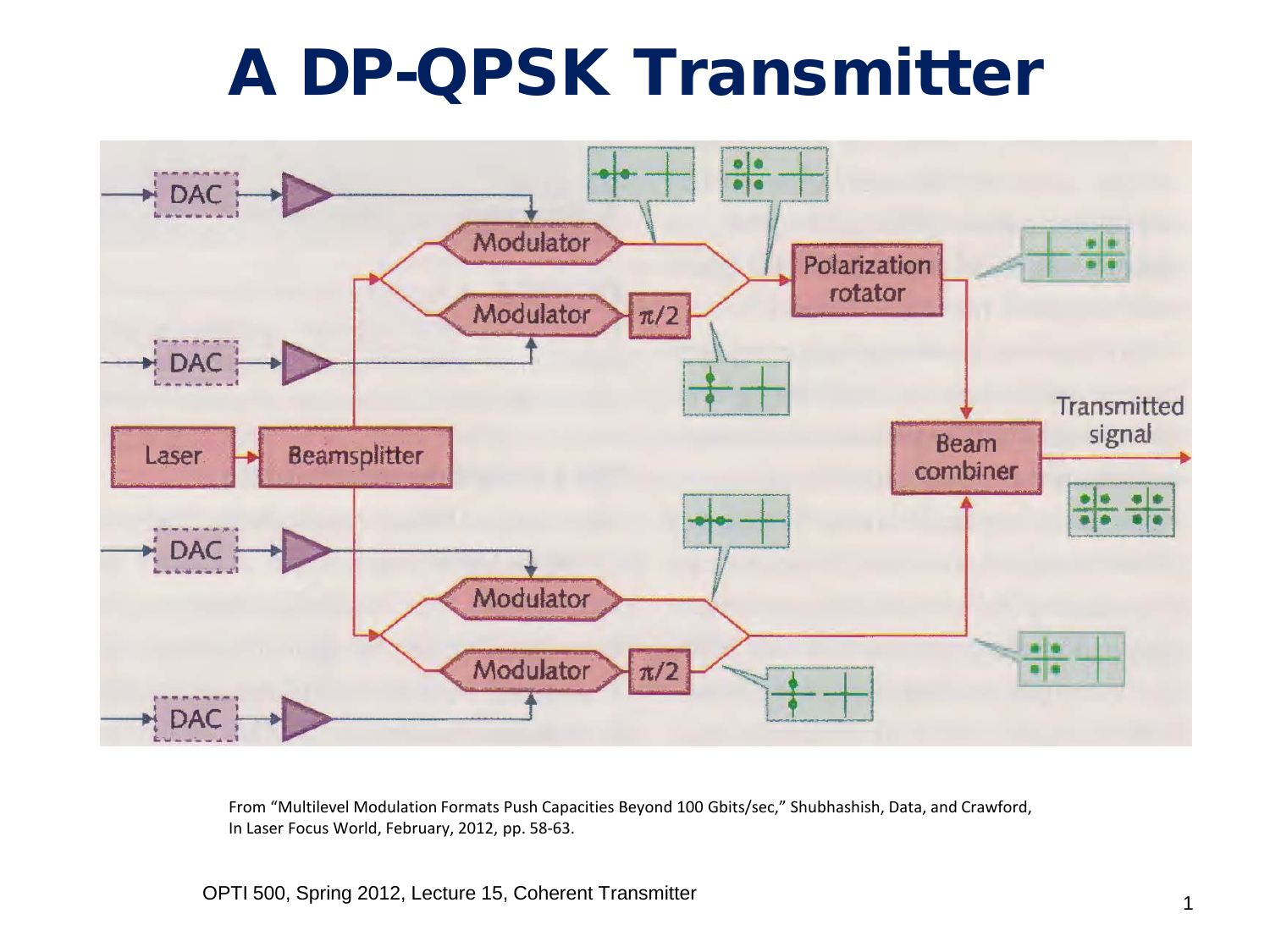#### A Phase Shifter



$$
\delta\phi = \frac{2\pi}{\lambda} (\delta n) I_m
$$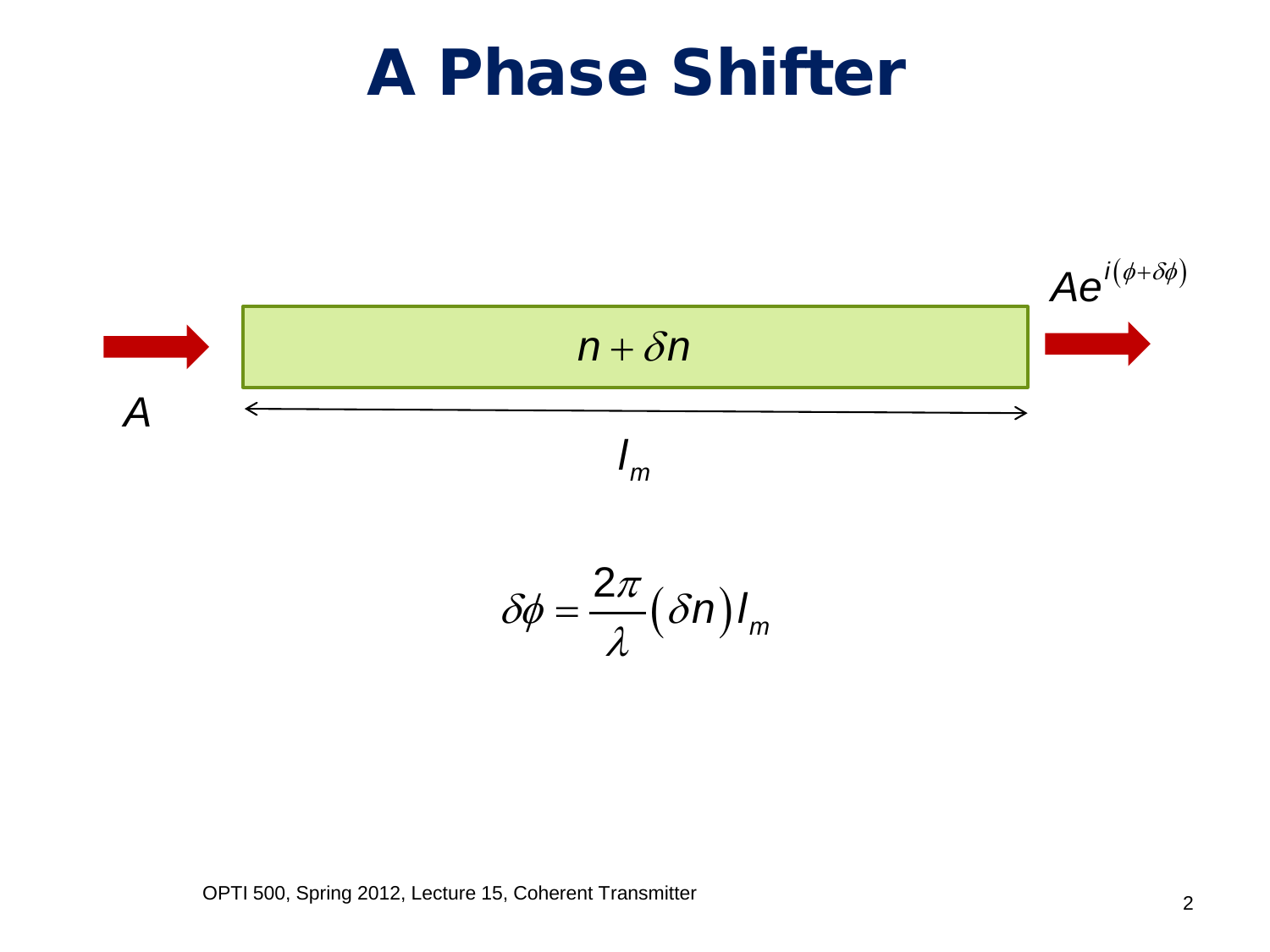### A Mach-Zehnder Optical Modulator



From *Fiber-Optic Communication Systems*, Govind P. Agrawal, Chapter 10, (Wiley, 2010)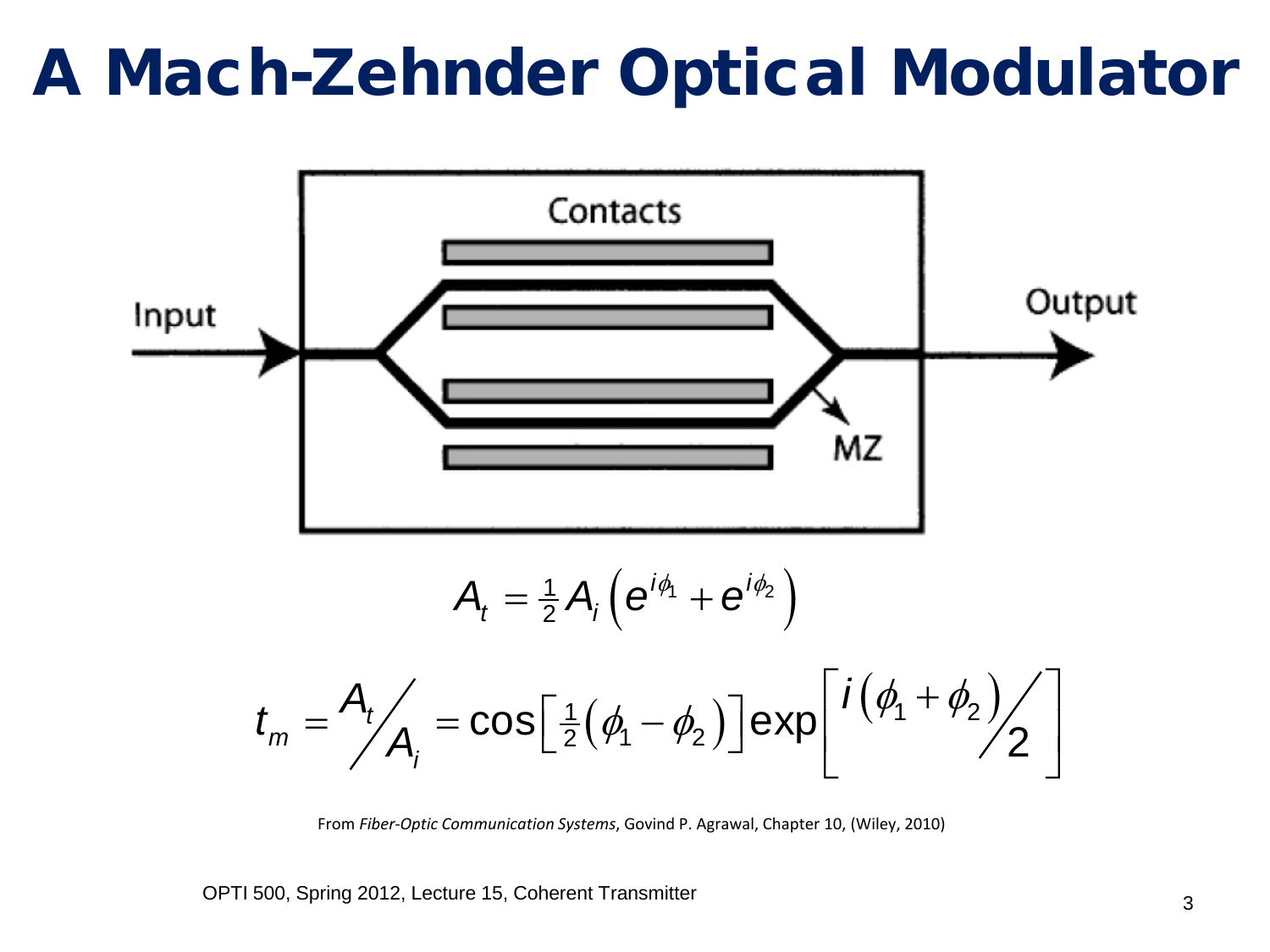# A Mach-Zehnder Optical Modulator



$$
t_m = \frac{A_t}{A_i} = \cos\left[\frac{1}{2}(\phi_1 - \phi_2)\right] \exp\left[\frac{i(\phi_1 + \phi_2)}{2}\right]
$$

 $V_2 = -V_1 \Rightarrow \phi_1 + \phi_2 = const. \Rightarrow$  Pure Amplitude Modulation

 $V_2 = V_1 \Rightarrow \phi_1 = \phi_2 \Rightarrow$  Pure Phase Modulation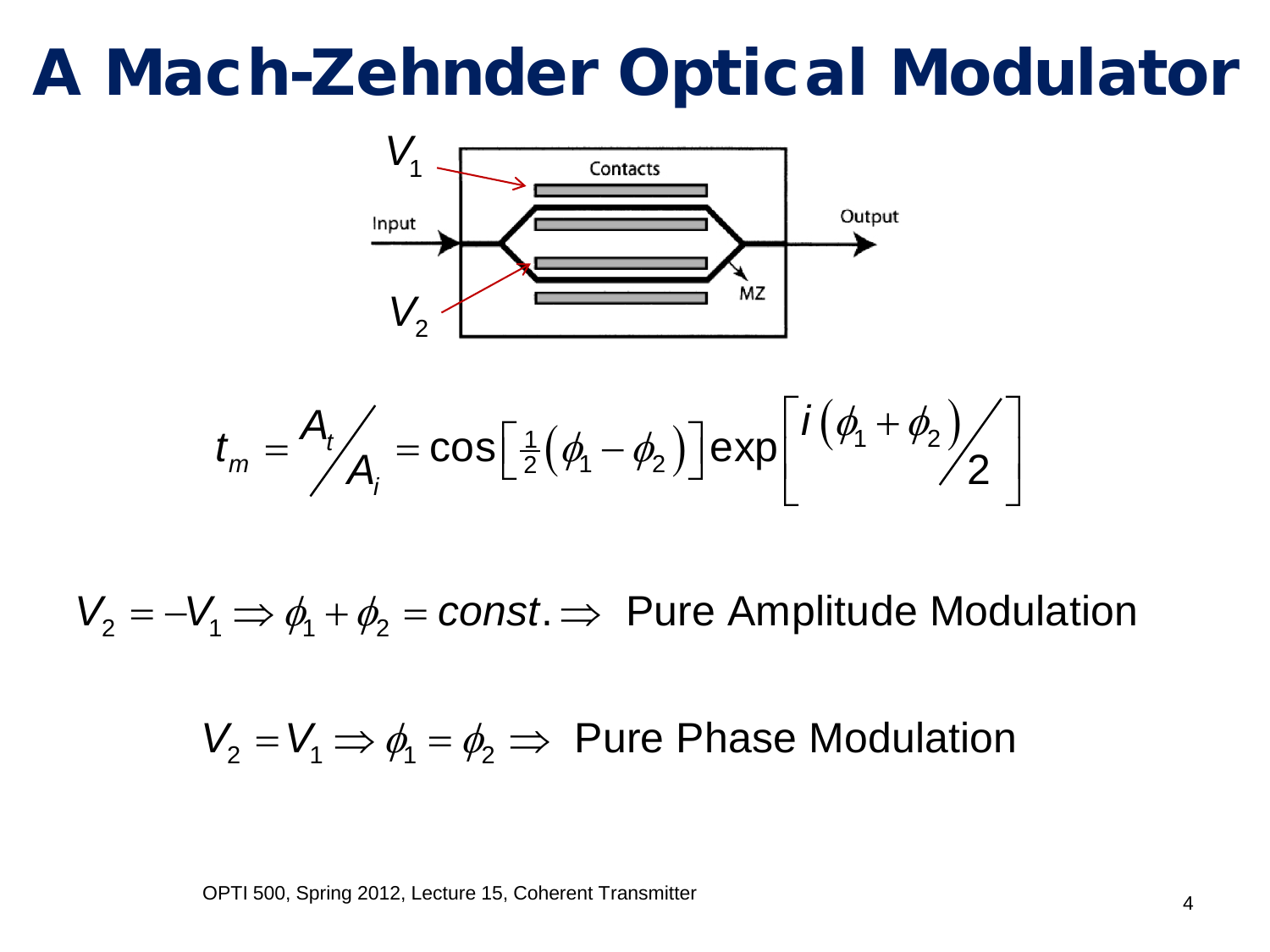#### Phase, Amplitude, and In-Phase and Quadrature Modulation



"Coherent Optical Communications: Historical Perspectives and Future Directions", Kazuro Kikuchi, in *High Spectral Density Optical Communication Technologies* (Springer Verlag, 2010)